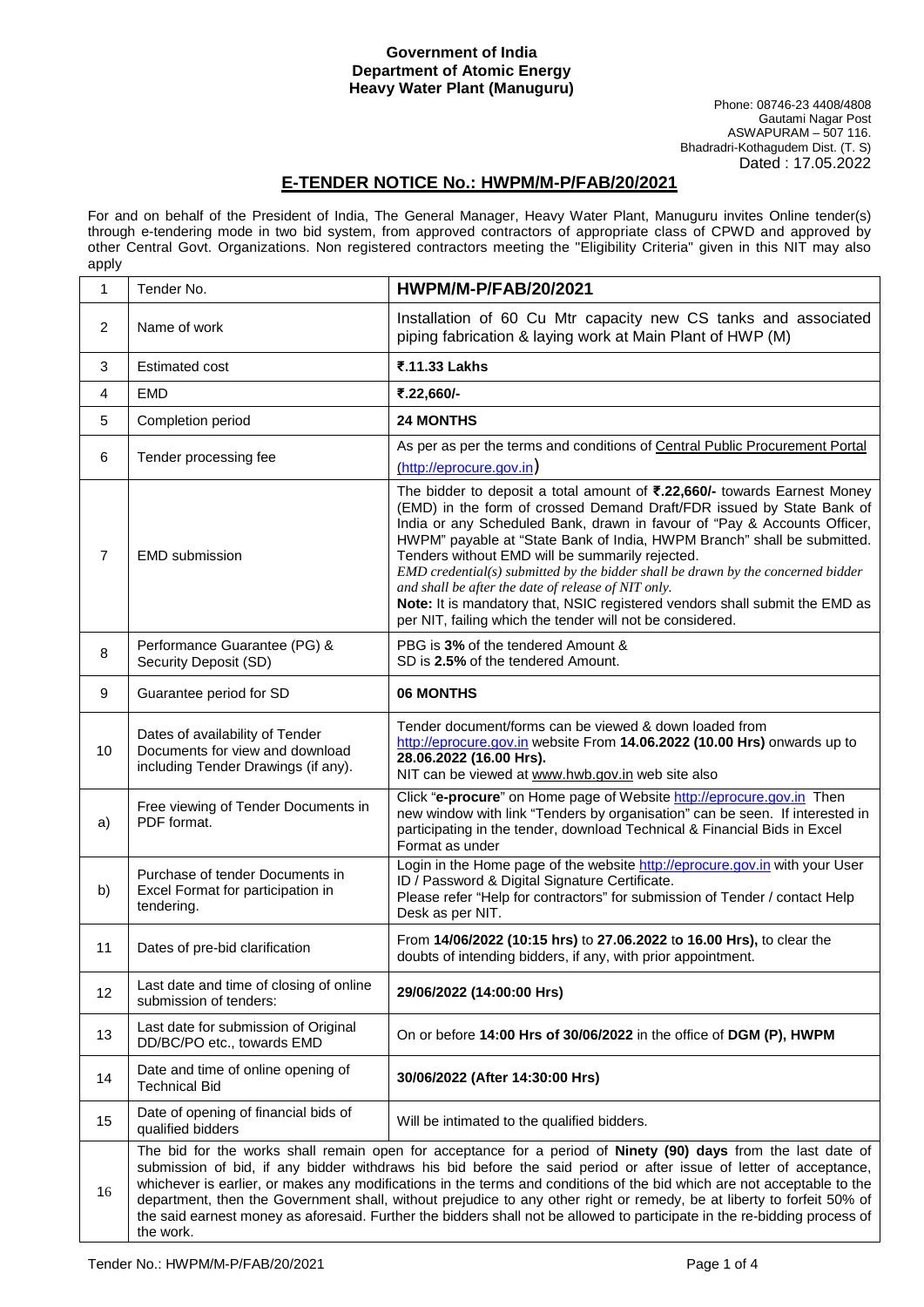|                | Notes:                                                                                                                                                                                                                                                                                                                                                                                                                                                                                                                                        |  |  |
|----------------|-----------------------------------------------------------------------------------------------------------------------------------------------------------------------------------------------------------------------------------------------------------------------------------------------------------------------------------------------------------------------------------------------------------------------------------------------------------------------------------------------------------------------------------------------|--|--|
| $\mathbf{1}$   | Tender Notification and documents are available on website http://eprocure.gov.in                                                                                                                                                                                                                                                                                                                                                                                                                                                             |  |  |
| 2              | Registered contractors only can purchase/download and submit/upload tenders.                                                                                                                                                                                                                                                                                                                                                                                                                                                                  |  |  |
| 3              | Interested agencies may visit this website http://eprocure.gov.in for Registration.                                                                                                                                                                                                                                                                                                                                                                                                                                                           |  |  |
| 4              | You may contact the following (coordinators from NICSI from DCSEM- DAE Nodal agency for E-tendering) in case of<br>any procedural clarification and other tender related queries.<br>1. Sh. Bhushan Borse: 7276665878 (bhushanborse2411@gmail.com)<br>2. Sh. Mayur Jadhav: 9404212555 (mayurj642@gmail.com) Official Contact#: 022-25487480                                                                                                                                                                                                   |  |  |
| 5              | For further information please contact on (08746) 225632 / 234408 / 234428, Fax (08746) 224833 thro' mail at:<br>gm@man.hwb.gov.in with a copy to: mm_p@man.hwb.gov.in                                                                                                                                                                                                                                                                                                                                                                        |  |  |
| $\mathbf{1}$   | Contractors who fulfill the following requirements shall ONLY be eligible to apply. (Joint ventures are not accepted).                                                                                                                                                                                                                                                                                                                                                                                                                        |  |  |
| Α              | Proof of Registration with Government/Semi Government Organizations like DAE/BARC, CPWD, MES, BSNL,<br>Railways etc., in appropriate class OR having experience in execution of similar nature of works.                                                                                                                                                                                                                                                                                                                                      |  |  |
| B              | Should have satisfactorily completed the works as mentioned below during the last Seven years ending with<br>31/05/2022.<br>(1) i) Three similar works each cost not less than 40% of the estimated cost (or)<br>ii) Two similar works each cost not less than 60% of the estimated cost (or)<br>iii) One similar work costing not less than 80% of the estimated cost<br>"Similar works" means - having experience in Structural, Piping fabrication & laying related works and have<br>relevant infrastructure, skilled manpower may apply  |  |  |
| С              | Annual turnover as per ITCC or profit and loss statement for the last 5 years (Average annual turnover for the last 3<br>financial years should be at least 50% of estimated value put to tender, not having incurred any loss in more than 2<br>years during last 5 years ending 31.03.2021.                                                                                                                                                                                                                                                 |  |  |
| D              | Latest bank solvency certificate from any scheduled bank for minimum value of 40% of the estimated cost. Latest<br>solvency Certificate issued within one year from the tender opening date or net worth certificate of minimum 10% of<br>the estimated cost put to tender.                                                                                                                                                                                                                                                                   |  |  |
| E              | List of similar works in hand and similar works carried out by them for last 7 years indicating i) Agency for whom<br>executed, ii) Value of work, iii) Completion time as stipulated and actual, or present position of the work.                                                                                                                                                                                                                                                                                                            |  |  |
| F              | List of construction plant, machinery, equipments, accessories and infrastructure facilities possessed by the agency to<br>complete the work in time.                                                                                                                                                                                                                                                                                                                                                                                         |  |  |
| G<br>H         | List of technical staff they possess.<br>CERTIFICATES: (Scanned copy of original certificates to be uploaded). Physical copies are also to be enclosed                                                                                                                                                                                                                                                                                                                                                                                        |  |  |
|                | along with EMD credential(s) without which bid will be rejected.                                                                                                                                                                                                                                                                                                                                                                                                                                                                              |  |  |
| $\vert$<br>ii) | Performance/work completion certificates<br>GST registration certificate and acknowledgement of up to date GST filed return.                                                                                                                                                                                                                                                                                                                                                                                                                  |  |  |
| iii)           | <b>TIN Registration</b>                                                                                                                                                                                                                                                                                                                                                                                                                                                                                                                       |  |  |
| iv)            | PAN (Permanent Account Number) Registration                                                                                                                                                                                                                                                                                                                                                                                                                                                                                                   |  |  |
| V)<br>vi)      | EPF registration certificate<br><b>ESI</b> registration certificate                                                                                                                                                                                                                                                                                                                                                                                                                                                                           |  |  |
| vii)           | Valid labor license                                                                                                                                                                                                                                                                                                                                                                                                                                                                                                                           |  |  |
| $\overline{2}$ | The intending bidder must read the terms and conditions as per "SECTION - 1 NOTICE INVITING TENDERS" OF<br>"CONDITIONS AND CLAUSES OF CONTRACT" carefully. He should only submit his bid if he considers himself<br>eligible and he is in possession of all the documents required. Department reserves the right of Non-consideration of<br>Tender documents of the agencies who are not fulfilling the NIT stipulations and /or having adverse report on the<br>works carried out by them in the past.                                      |  |  |
| 3              | Information and instructions for renderer posted on website shall form part of tender document.                                                                                                                                                                                                                                                                                                                                                                                                                                               |  |  |
| $\overline{4}$ | The tender document consisting of plans (if any), specifications, the schedule of quantities of various types of items to<br>be executed and the set of terms and conditions of the contract to be complied with and other necessary documents<br>can be seen and downloaded from website http://eprocure.gov.in and can be viewed in the website of www.hwb.gov.in<br>free of cost.<br>TENDER DRAWINGS if any, are uploaded in the website http://eprocure.gov.in for downloading (post fee) (IF ANY<br>STIPULATED IN THE TENDER DOCUMENTS). |  |  |
| 5              | The bid can only be submitted after uploading the mandatory scanned documents such as EMD and the Tender<br>Processing Fee shall be paid as per https://eprocure.gov.in portal for details/guidelines.                                                                                                                                                                                                                                                                                                                                        |  |  |
| 6              | Those contractors not registered on the website mentioned above, are required to get registered. If needed, they can<br>be imparted training for online bidding process as per details available on the website.                                                                                                                                                                                                                                                                                                                              |  |  |
| $\overline{7}$ | The intending bidder must have valid "Class - III" digital signature to submit the bid.                                                                                                                                                                                                                                                                                                                                                                                                                                                       |  |  |
| 8              | On opening date, the contractor can login and see the bid opening process.                                                                                                                                                                                                                                                                                                                                                                                                                                                                    |  |  |
| 9              | Certificate of Financial Turn over: At the time of submission of bid, contractor may upload Undertaking/Certificate from<br>CA mentioning financial Turnover of last 3 years or for the period as specified in the bid document and further details if<br>required may be asked from the contractor after opening of technical bids. There is no need to upload entire<br>voluminous balance sheet. Physical copy of certificate given by CA shall be submitted along with EMD<br>credentials.                                                |  |  |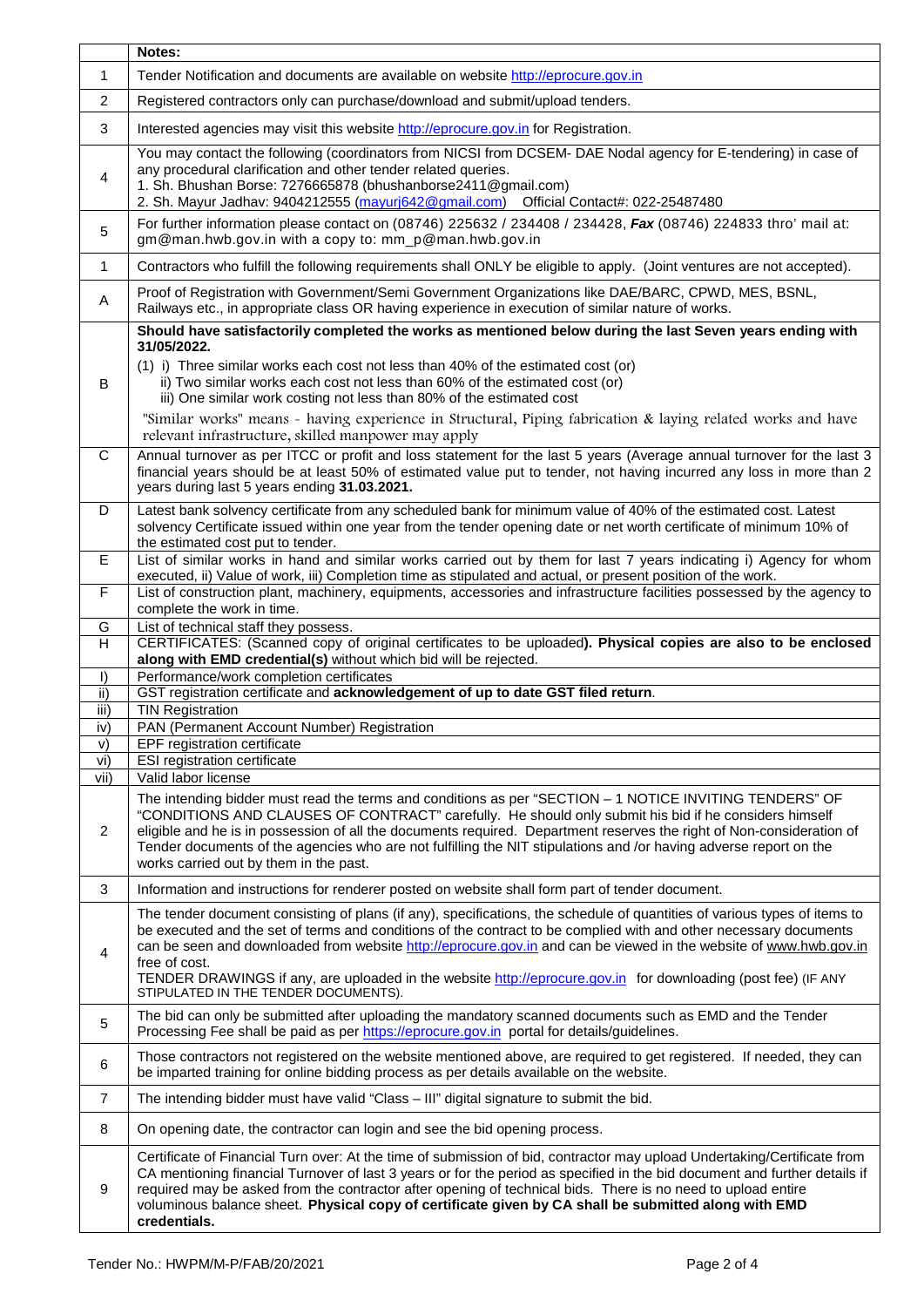| 10 | Contractor must ensure to quote rate of each item. The column meant for quoting rate in figures appears in SKY<br>BLUE color. In addition to this, while selecting any of the cells a warning appears that if any cell is left blank the same<br>shall be treated as "0". Therefore, if any cell is left blank and no rate is quoted by the bidder, rate of such item shall be<br>treated as "0" (ZERO). However, if a tenderer quotes nil rates against each item in item rate tender or does not<br>quote any percentage above/below on the total amount of the tender or any section/sub head in percentage<br>rate tender, the tender shall be treated as invalid and will not be considered as lowest tenderer. |  |  |
|----|----------------------------------------------------------------------------------------------------------------------------------------------------------------------------------------------------------------------------------------------------------------------------------------------------------------------------------------------------------------------------------------------------------------------------------------------------------------------------------------------------------------------------------------------------------------------------------------------------------------------------------------------------------------------------------------------------------------------|--|--|
| 11 | The tenders shall provide the registration details of EPF and ESI while collecting the tender document and copies of<br>the same shall be submitted along with the tender document.                                                                                                                                                                                                                                                                                                                                                                                                                                                                                                                                  |  |  |
| 12 | It is mandatory that the successful bidder has to produce the details of ESI and EPF Universal Account number (UAN)<br>of the workers to be employed against this contract.                                                                                                                                                                                                                                                                                                                                                                                                                                                                                                                                          |  |  |
| 13 | Contractor has to ensure the due EPF share of his/her firm will be credited on their workers EPF account regularly and<br>an undertaking is to be submitted by the contractor for the same thing. It is mandatory for contractors to mention their<br>workers EPF account number in the gate pass application itself, otherwise, gate pass application will not be<br>forwarded from section                                                                                                                                                                                                                                                                                                                         |  |  |
| 14 | It is mandatory that the successful tenderer has to remit such contributions of EPF and ESI to the concerned<br>authorities and submit the documentary evidence for reimbursement along with the bills for making payment. After<br>submission of such documents only bill will be processed.                                                                                                                                                                                                                                                                                                                                                                                                                        |  |  |
|    | On receipt of "Letter of Acceptance", the successful bidder shall submit the Performance Guarantee (@3% of the<br>tendered value) within 07days, in the form as prescribed in the Letter of Acceptance, in favour of "Pay & Accounts                                                                                                                                                                                                                                                                                                                                                                                                                                                                                 |  |  |
| 15 | officer, HWPM". This submission period can be further extended ranging to $1$ to $7$ days, on your written request by<br>the EIC with late fee $@0.1\%$ on PG value per day of delay, for the delay period. On submission of PBG the EMD<br>will be returned to the contractor. If, contractor fails to furnish the performance guarantee within the prescribed<br>period, the EMD is absolutely forfeited to the President automatically without any notice and further the bidder shall                                                                                                                                                                                                                            |  |  |
|    | not be allowed to participate in the retendering process of the work.<br>In the case of bids in three stage system and if it is desired to submit revised financial bid then it shall be mandatory to                                                                                                                                                                                                                                                                                                                                                                                                                                                                                                                |  |  |
| 16 | submit revised financial bid. If not submitted then the bid submitted earlier shall become invalid.                                                                                                                                                                                                                                                                                                                                                                                                                                                                                                                                                                                                                  |  |  |
| 17 | The Department reserves the right to accept/reject any prospective application without assigning any reason thereof.                                                                                                                                                                                                                                                                                                                                                                                                                                                                                                                                                                                                 |  |  |
| 18 | The quoted rate shall be inclusive of GST, levies (if any) except ESI and EPF (employer's contribution). However ESI<br>& EPF (employer's contribution) components shall be reimbursed on production of documentary evidence having paid<br>such amount to the respective authorities.                                                                                                                                                                                                                                                                                                                                                                                                                               |  |  |
| 19 | TDS on taxable Goods or services or both and other duties & Levies as applicable will be deducted from running bills<br>and final bills as per the prevailing rates.                                                                                                                                                                                                                                                                                                                                                                                                                                                                                                                                                 |  |  |
| 20 | Short listing of the agencies shall be subject to thorough verification of their credentials and inspection of works carried<br>out by them through a Technical Evaluation Committee of experts, constituted by Heavy Water Plant, Manuguru.                                                                                                                                                                                                                                                                                                                                                                                                                                                                         |  |  |
| 21 | IF ANY INFORMATION FURNISHED by the applicant is found to be incorrect at a later stage, they shall be liable to be<br>debarred from tendering/taking up works in HWB.                                                                                                                                                                                                                                                                                                                                                                                                                                                                                                                                               |  |  |
| 22 | It is mandatory that, the successful bidder must arrange the "POLICE VERIFICATION CERTIFICATE" to their work<br>men from the "Office of Superintendent of Police, Bhadradri-Kothagudem District" invariably, to obtain the Entry<br>Gate pass from the O/o Commandant, CISF Unit at HWP (M) for execution of work. Bidders are requested to take a<br>note of this while quoting.                                                                                                                                                                                                                                                                                                                                    |  |  |
| 23 | It is mandatory that, on receipt of Work order, the successful bidder must submit the "Inter State Migrant Labour<br>License" and "Labour License" from State /Central Govt. authorities (as applicable) within 15 days /prior to start up of<br>work at HWP (M). Failing which gate pass will not be issued to the contractor's workmen for work execution.                                                                                                                                                                                                                                                                                                                                                         |  |  |
| 24 | Due to the security reasons the bidder (or) their authorized representatives cannot be permitted inside the plant<br>without prior permission. Those bidder(s) who want to enter inside the plant premises (For the purpose of work<br>evaluation/ to collect the tender document / Pre-Bid Negotiation /to drop the tender quotation) must intimate the<br>undersigned at least 2 working days in advance (to the date of visit) and obtain entry permission and they should<br>complete the security checkup before entry as a statutory requirement                                                                                                                                                               |  |  |
| 25 | In HWP (M) all the postal communications are being handled by Central Dispatch section, which is located at<br>Administrative building of HWP (M), the internal dispatch of documents will take minimum two working days. All are<br>requested to send their documents accordingly. Department will not be responsible for any Postal/ Communication<br>delay.                                                                                                                                                                                                                                                                                                                                                       |  |  |
| 26 | Before submitting the tender, the tenderer will be deemed to have satisfied himself by actual inspection of the site and<br>locality of the works, that all conditions liable to be encountered during the execution of the works are taken into<br>account and that the rates quoted in the tender forms are adequate and all-inclusive to accord with the provisions of<br>General Conditions of Contact for the completion of the works to the entire satisfaction of the Engineer.                                                                                                                                                                                                                               |  |  |
| 27 | The tenderer shall examine the various provisions of the Central Goods and Services Tax Act-2017 (CGST)/Integrated<br>Goods and Services Tax Act, 2017 (IGST)/Union territory Goods and Service Tax Act, 2017 (UTGST)/respective<br>State's State Goods and Service Tax Act, 2017 (SGST) also as notified by Central/State Govt. & as amended from<br>time to time and applicable taxes before binding. Tenderer shall ensure that, full benefit of Input Tax Credit (ITC) likely<br>to be availed by them is duly considered while quoting rates.                                                                                                                                                                   |  |  |